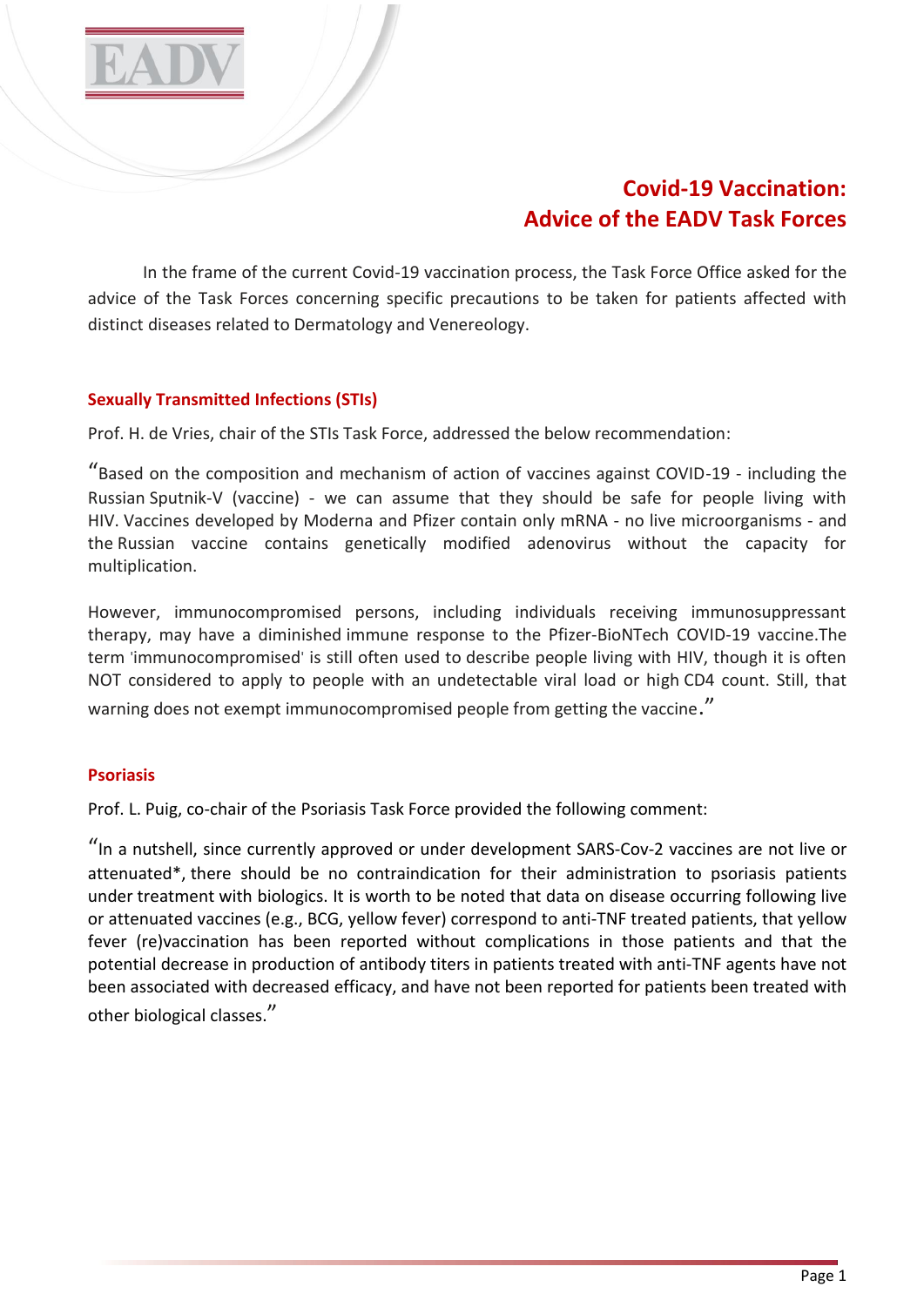

\*

**Table 1 – Examples of Non-Live COVID-19 Vaccines in Late Stage Development, Under Regulatory Review or Approved**

| <b>Vaccine</b><br><b>Name</b>             | <b>Vaccine Platform</b>                                                        | <b>Manufacturer</b>                                                                           | <b>Clinical Stage</b> |
|-------------------------------------------|--------------------------------------------------------------------------------|-----------------------------------------------------------------------------------------------|-----------------------|
| <b>BNT162</b>                             | mRNA-based vaccine                                                             | Pfizer, BioNTech                                                                              | In use                |
| mRNA-1273                                 | mRNA-based vaccine                                                             | Moderna                                                                                       | In use                |
| CoronaVac                                 | Inactivated vaccine<br>(formalin with alum<br>adjuvant)                        | Sinovac                                                                                       | Ph <sub>3</sub>       |
| Covaxin                                   | Inactivated vaccine                                                            | Bharat Biotech; National Institute<br>of Virology                                             | Ph <sub>3</sub>       |
| No name<br>announced                      | Inactivated vaccine                                                            | Wuhan Institute of Biological<br>Products, China National<br>Pharmaceutical Group (Sinopharm) | Ph <sub>3</sub>       |
| Sputnik V                                 | Non-replicating viral vector                                                   | Gamaleya Research Institute,<br>Acellena Contract Drug Research<br>and Development            | Ph <sub>3</sub>       |
| AZD1222                                   | Replication-deficient viral<br>vector vaccine (adenovirus<br>from chimpanzees) | The University of Oxford;<br>AstraZeneca; IQVIA; Serum<br>Institute of India                  | Ph <sub>3</sub>       |
| Ad5-nCoV                                  | Recombinant vaccine<br>(adenovirus type 5 vector)                              | <b>CanSino Biologics</b>                                                                      | Ph <sub>3</sub>       |
| JNJ-78436735<br>(formerly<br>Ad26.COV2.S) | Non-replicating viral vector                                                   | Johnson & Johnson                                                                             | Ph <sub>3</sub>       |
| NVX-<br>CoV2373                           | Nanoparticle vaccine                                                           | Novavax                                                                                       | Ph <sub>3</sub>       |
| <b>INO-4800</b>                           | DNA vaccine (plasmid)                                                          | <b>Inovio Pharmaceuticals</b>                                                                 | Ph 2/3                |
| <b>VIR-7831</b>                           | Adjuvant recombinant<br>plant-derived vaccine                                  | Medicago; GSK; Dynavax                                                                        | Ph 2/3                |

More on **[https://covid-nma.com/vaccines/mapping/](https://emea01.safelinks.protection.outlook.com/?url=https%3A%2F%2Fcovid-nma.com%2Fvaccines%2Fmapping%2F&data=04%7C01%7C%7Ca6f8c3fc6dc14059000708d8b19556c9%7C84df9e7fe9f640afb435aaaaaaaaaaaa%7C1%7C0%7C637454602246288669%7CUnknown%7CTWFpbGZsb3d8eyJWIjoiMC4wLjAwMDAiLCJQIjoiV2luMzIiLCJBTiI6Ik1haWwiLCJXVCI6Mn0%3D%7C1000&sdata=IaOS9vlaC9iZxPN8ScwfBQ4Sis6oQboJWfUI8CfsgsY%3D&reserved=0)**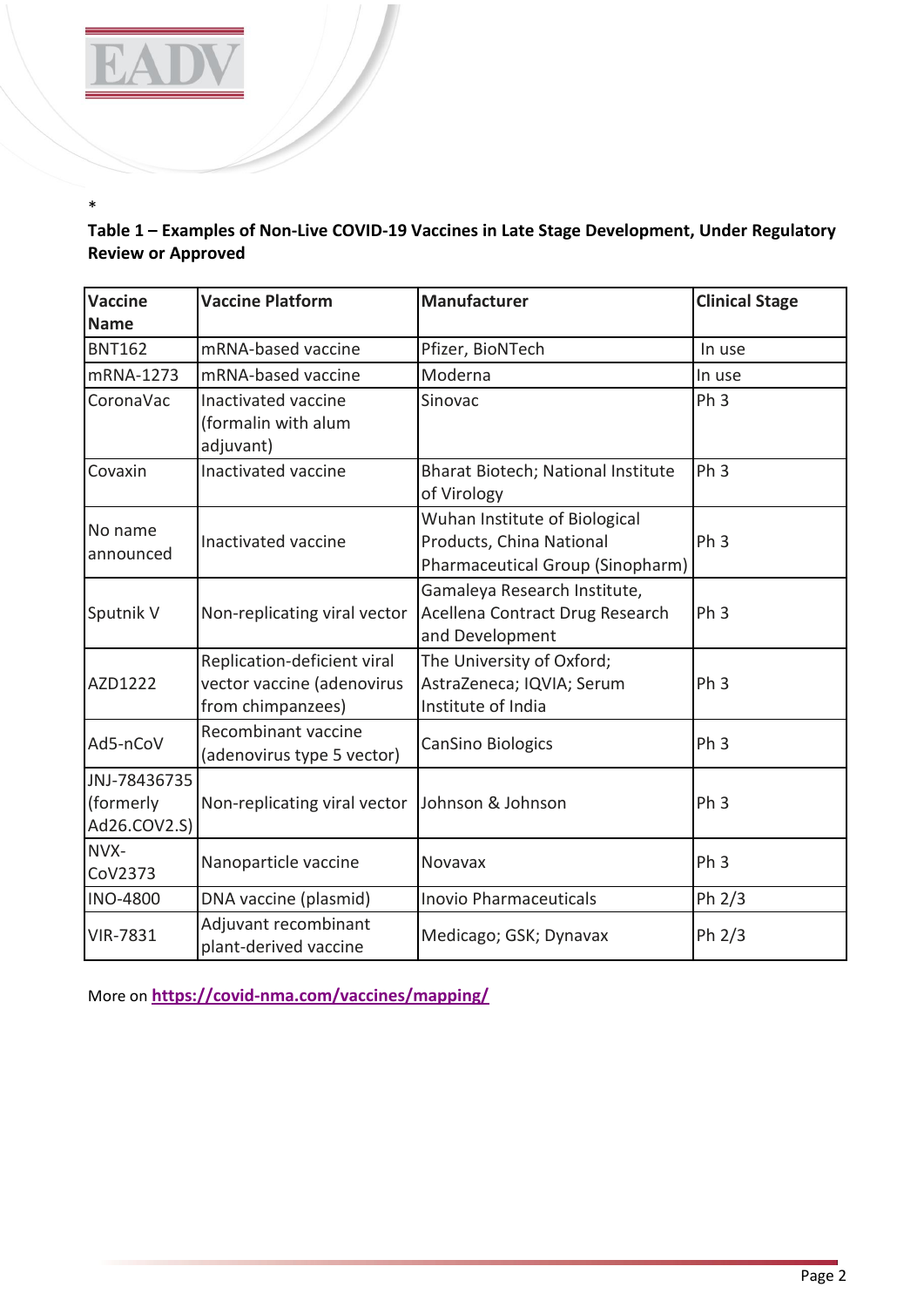

#### **Auto Immune Blistering Diseases (AIBD)**

Prof. E. Schmidt, on behalf of the AIBD Task Force*,* provided an update of general recommendations (see "[Guidance for patients with Autoimmune Blistering Diseases during the COVID-19](https://eadv.org/cms-admin/showfile/AIBD%20Task%20Force%20Recommendation%20-%20Covid-19%20Corner_update2021_01-28-2021-15-04-14.pdf)  [pandemic](https://eadv.org/cms-admin/showfile/AIBD%20Task%20Force%20Recommendation%20-%20Covid-19%20Corner_update2021_01-28-2021-15-04-14.pdf)") and formulated the advice underneath regarding vaccination against SARS-CoV2 for patient with AIBD:

"Two SARS-CoV-2 vaccines have been approved by European Medicines Agency (EMA) so far, the vaccine from Biontech/Pfizer and from Moderna. Both vaccines are based on the mRNA technology. By this technology, the genetic information to produce the coronavirus spike (S) protein, that is important for the entry of the coronavirus to human cells, i.e. the infection, is coded on small parts of genetic molecules, the so-called messenger ribonucleic acid (mRNA). During the vaccination mRNA with the genetic information of the coronavirus S protein is provided to the person to be vaccinated. The vaccinated individual will produce for some time the coronavirus S protein which is then recognized by the immune system. Subsequently, immune cells and neutralizing antibodies are produced that can immediately attack the SARS-CoV2 virus in case of contact with the virus. In this case, COVID-19 disease is prevented or the COVID-19 disease is much milder than without vaccination.

Both vaccines are so called non-live vaccines, which mean that they cannot transfer you COVID-19 since only a single protein of the coronavirus is injected. The vaccines also will not change your genetic information nor is the genetic information for the coronavirus S protein integrated in your genes.

Both vaccines can be used safely in patients with AIBD also when under treatment with immunomodulating or immunosuppressive drugs (see above). **Vaccinations should preferably be given when the AIBD disease is in a quiet phase; it is also preferred to vaccinate before planned immunosuppression if feasible.** A vaccination is most effective when the amount of, or level of immunosuppression is low; however, the risk of a flare of the AIBD disease is real, and therefore it is not advised to decrease your immunomodulating or immunosuppressive drugs before being vaccinated.

Provisional observations may disfavour vaccination within three months after application of rituximab since earlier vaccination may not be fully effective.

At present, it is still advised for vaccinated individuals to adhere to all above mentioned preventive measures until more information are available if the vaccinated person can still transfer the SARS-CoV2 virus to non-immune individuals.

In summary, **it is recommended that every AIBD patient from an EU country is vaccinated with one of the EMA-approved vaccines** to prevent COVID-19."